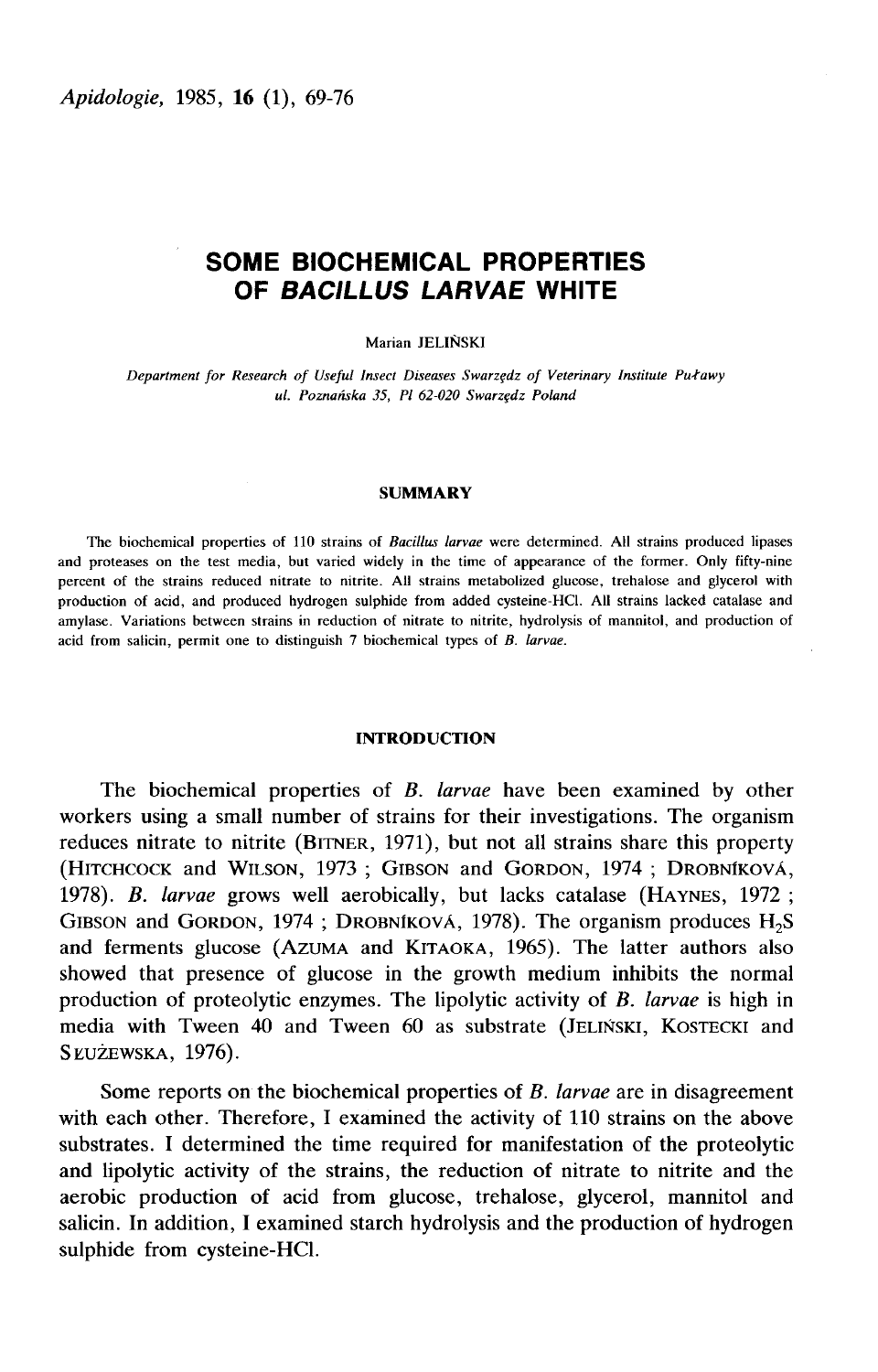### **MARIAN JELINSKI**

# MATERIALS AND METHODS

The cultures

The cultures<br>
B. larvae strains NRRL B-2605, NRRL B-2610, NRRL B-3554, NRRL B-3558, NRRL B-3650 (see GORDON,<br>
HAYNES and PANG, 1973 for their descriptions), NRRL B-4193, NRRL B-4194 and NRRL B-4195 were received<br>
from the B. larvae strains NRRL B-2605, NRRL B-2610, NRRL B-3554, NRRL B-3558, NRRL B-3650 (see GORDON,<br>PANG, 1973 for their descriptions), NRRL B-4193, NRRL B-4194 and NRRL B-4195 were received from the culture collection of the Northern Regional Research Laboratories, USDA, Peoria, Illinois, U.S.A. ; other cultures were obtained from Poland (94), Bulgaria (5), U.S.A. (2) and Sweden (1 isolate). Altogether B. larvae<br>HAYNES and 1<br>from the cultures<br>other cultures<br>110 strains w<br>KOMOROWSK1,<br>modified W.F 110 from the culture collection of the Northern Regional Research Laboratories, USDA, Peoria, Illinois, U.S.A.<br>110 strains were obtained from Poland (94), Bulgaria (5), U.S.A. (2) and Sweden (1 isolate). Altogether<br>110 str B. larvae strains NRRL B-2605, NRRL B-2610, NRRL B-3554, NRRL B-3558, NRRL B-3650 (see GORDON, HAYNES and PANG, 1973 for their descriptions), NRRL B-4193, NRRL B-4194 and NRRL B-4195 were received from the culture collecti modified W.H. medium was of the following composition :

Part A : 40 cm<sup>3</sup> of egg yolk emulsion with cow's milk, which was made from 180 cm<sup>3</sup> milk and 3 chicken's egg yolks. The fresh farm milk was boiled and after cooling skin the which was formed was picked out. It was Part A : 40 cm<sup>3</sup> of egg yolk emulsion with cow's milk, which was made from 180 cm<sup>3</sup> milk and 3 chicken's egg yolks. The fresh farm milk was boiled and after cooling skin the which was formed was picked out. It was steri The flask was shaken vigorously by hand and an emulsion was made.<br>Part B : 200 cm<sup>3</sup> of basal medium with 2 % agar (pH 7,4). When the temperature of this part has fallen

to 60  $\degree$ C, 40 cm<sup>3</sup> of warm egg yolk emulsion with milk was added. The emulsion can be frozen (-15  $\degree$ C) and stored, but before use it should be dissolved by heating. At a temperature of ca 40 °C part A was added. Then the contents were gently poured into Petri dishes or culture tubes.

The growth from the slant was transferred to a plate with modified W.H. medium and incubated for 3-5 days until used in the biochemical tests.

# Biochemical tests

Plates with appropriate media were inoculated with a streak of culture and subjected to the following tests.

 $-$  Starch hydrolysis : the modified W.H. medium was used, but to part B was added 1 % soluble starch. The starch was dissolved separately in double distilled water in a water bath and added to the basal medium. The small plates (5 cm diameter) were used (JELINSKI, 1978). After an inoculation in the center of the medium.<br>The starch was dissolved separately in double distilled water in a water bath and added to the basal medium.<br>Th they were placed in a large Petri dish (19 cm diameter). Lugol's solution was poured on the 7 days' cultures.

- Proteolysis : as above. Observations for proteolytic activity were made on the 2nd and 3rd day. The proteinase-producing organism should be surrounded by a lighter zone usually extending several mm from a colony.

- Lipolysis : as above, but the modified W.H. medium without starch was used. The plates were observed daily from the 3rd to the 7th day or longer, as required.

 $-$  Catalase : a solution of 3 % hydrogen peroxide was sprinkled over the streak of growth and examined for formation of gas bubbles (JELINSKI, 1978).

 $-$  Acid production from carbohydrates : this was examined in a medium of the following composition, in g per liter of medium :

10 g soluble starch, 10 g yeast extract (GURR), 20 g agar, 0.008 g bromocresol purple, 1 liter double distilled water.

To the above was added one of the following :

5 g  $D(+)$ -glucose, trehalose, glycerol, D-mannitol, salicin.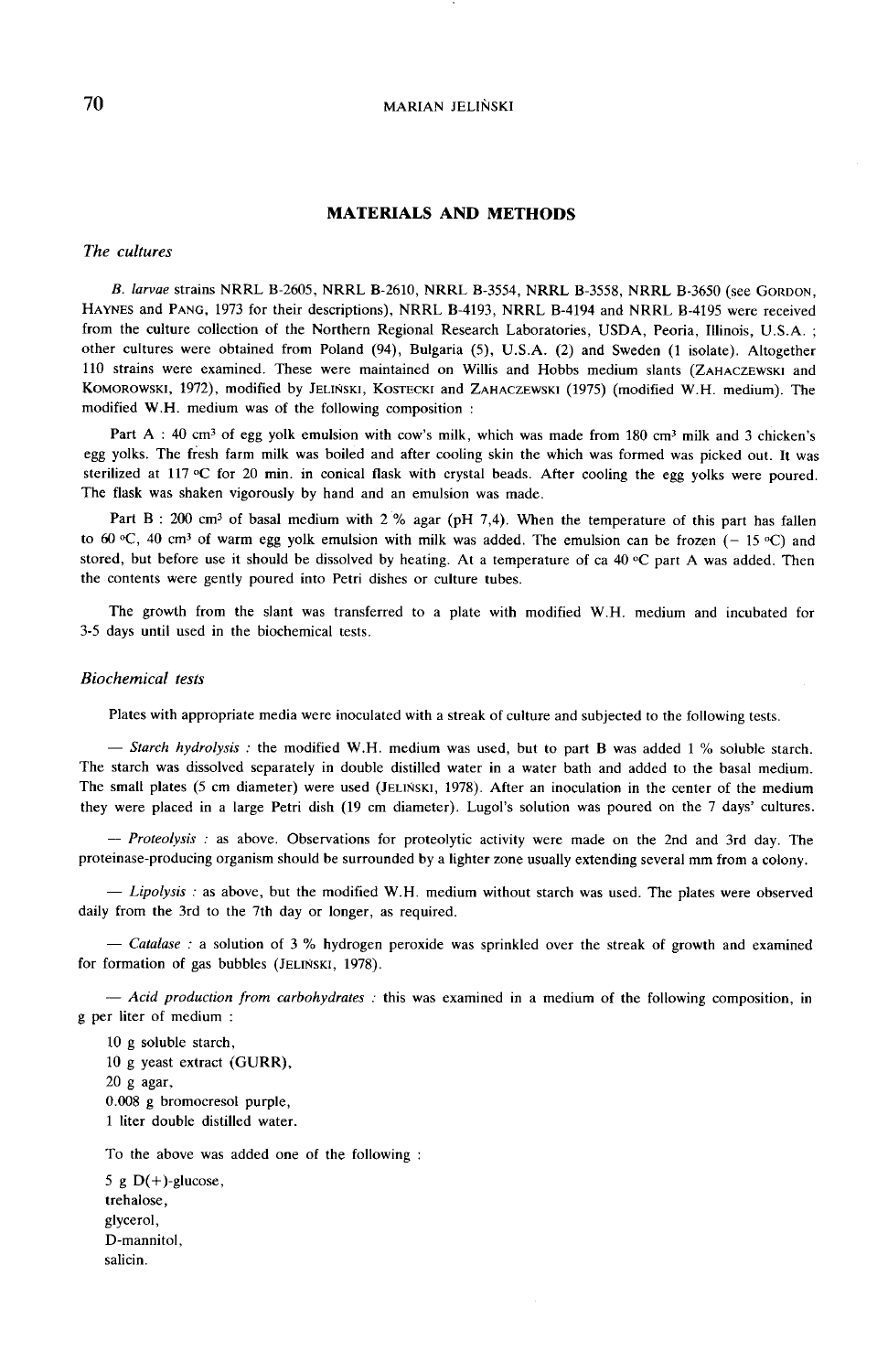The medium was adjusted to the formation of the purple colour with the addition of a 2 % solution of The medium was adjusted to the formation of the purple colour with the addition of a 2 % solution of<br>KOH and autoclaved at 117 °C for 15 min. After autoclaving, the medium was added aseptically to sterile<br>military tubes 1 ROT and autoclaved at 117 °C for 15 mm. After autoclaving, the medium was added aseptically to sterile<br>culture tubes,  $15 \times 100$  mm, and allowed to cool and solidify on a slant. After inoculation of the surface with<br>a str

Hydrogen sulphide production : biphasic cultures were prepared as follows. A base layer of modified W.H. medium was prepared as a slant in a tube. A physiological buffered saline solution : NaCI 8 g, KCI 0.2 g, *Hydrogen sulphide production*: biphasic cultures were prepared as follows. A base layer of modified W.H. medium was prepared as a slant in a tube. A physiological buffered saline solution: NaCl 8 g, KCl 0.2 g, CaCl<sub>2</sub> 0. CaCl<sub>2</sub> 0.1 g, Na<sub>2</sub>HPO<sub>4</sub> 1.15 g, KH<sub>2</sub>PO<sub>4</sub> 0.2 g, MgCl<sub>2</sub> · 6H<sub>2</sub>O 0.1 g, double distilled water 1 liter; pH 7,4;<br>molarity 300 mOsm produced by Wytwórnia Surowic i Szczepionek in Lublin containing 0.02 % (w/v) DL-cyste liquid layer was inoculated, sterile lead acetate strips were placed aseptically under the cotton plugs. The strips were observed for darkening after 2 days.

Nitrate reduction : Broth medium was prepared as follows in g per liter medium :

10 g yeast extract (GURR), 10 g soluble starch, 10 g yeast e:<br>10 g soluble<br>0,1 g KNO<sub>3</sub>,<br>0.4 g CaCL  $10$  g soluble<br> $0,1$  g KNO<sub>3</sub><br> $0,4$  g CaCl<sub>2</sub>,<br> $1$  liter doubl 1 liter double distilled water.

0,4 g CaCl<sub>2</sub>,<br>1 liter double distilled water.<br>The broth was autoclaved in 100 ml lots at 117 °C for 15 min and added aseptically to sterile tubes. After 5 days incubation, presence of nitrite was detected with Griss's reagents (SOCIETY OF AMERICAN BACTERIOLOGISTS. 1957).

### RESULTS AND DISCUSSION

All strains of *B. larvae* were catalase negative when grown on modified W.H. medium (Table 1). HAYNES (1972) and DROBNIKOVÁ (1978) reported the RESULTS AND DISCUSSION<br>
All strains of *B. larvae* were catalase negative when grown on modified<br>
W.H. medium (Table 1). HAYNES (1972) and DROBN IKOV A (1978) reported the<br>
same results, and indicated that *Bacillus alvei* All strains of *B. larvae* were catalase negative when grown on modified W.H. medium (Table 1). HAYNES (1972) and DROBNIKOVA (1978) reported the same results, and indicated that *Bacillus alvei*, in contrast, was catalase (1978) also reported  $B$ . *larvae* as catalase negative. Most *Bacillus* spp. are recorded as catalase positive (GORDON, HAYNES and PANG, 1973). W.H. medium (Table 1). HAYNES (1972) and DROBNIKOVÁ (1978) r<br>same results, and indicated that *Bacillus alvei*, in contrast, was catala<br>GORDON, HAYNES and PANG (1973), GIBSON and GORDON (1974) a<br>(1978) also reported *B. la* 

|                                       |                 |         |                  | formed                       | Production of acid from |           |          |          |         |
|---------------------------------------|-----------------|---------|------------------|------------------------------|-------------------------|-----------|----------|----------|---------|
| strains<br>Number<br>$\tilde{\sigma}$ | <b>latalase</b> | Amylase | H <sub>2</sub> S | nitrate<br>Nitrite<br>from n | Glucose                 | Trehalose | Glycerol | Mannitol | Salicin |
| 110                                   | $0/110^{(1)}$   | 0/110   | 110/110          | 64/110                       | 110/110                 | 110/110   | 109/110  | 19/110   | 12/110  |

TABL.  $1$  - Biochemical properties of the strains of B. larvae reported here

None of the strains hydrolyzed starch incorporated into the modified W.H. (1) Number of strains which showed a positive reaction/number of investigated strains.<br>
None of the strains hydrolyzed starch incorporated into the modified W.H.<br>
medium, in agreement with previous reports (AZUMA and KITAO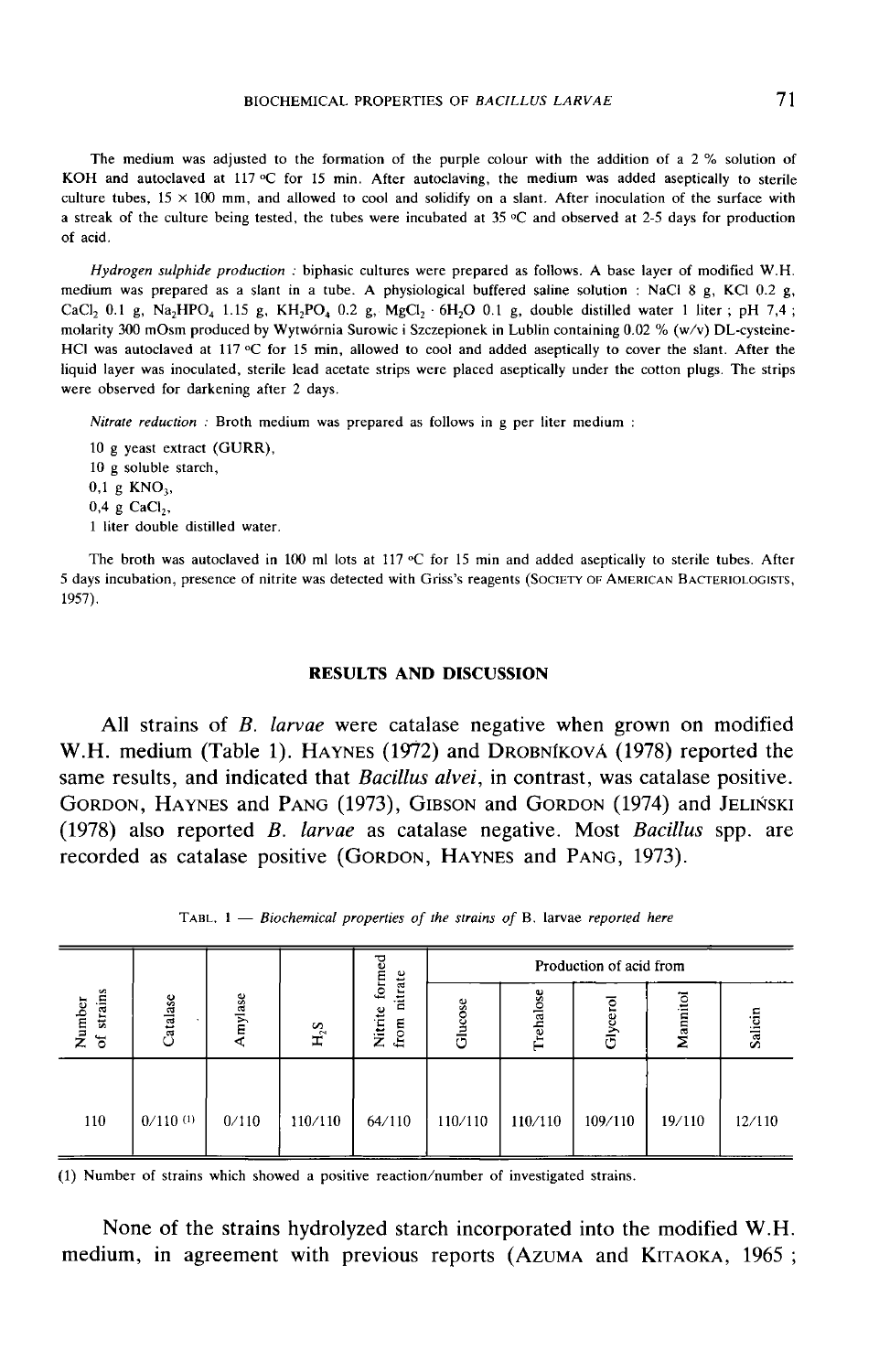MARIAN JELINSKI<br>GORDON, HAYNES and PANG, 1973 ; GIBSON and GORDON, 1974 ; JELINSKI,<br>1978). Variable results were obtained in the nitrate reduction tests : only 64 of 110 reduced nitrate in the present tests. The strain NRRL B-3650, reported negative by previous workers (HAYNES, 1972; GORDON, HAYNES and PANG, GORDON, HAYNES and PANG, 1973; GIBSON and GORDON, 1974; JELIŃSKI, 1978). Variable results were obtained in the nitrate reduction tests : only 64 of 110 reduced nitrate in the present tests. The strain NRRL B-3650, reported Froj. Vanable results were botained in the infrate reduction tests : only of<br>of 110 reduced nitrate in the present tests. The strain NRRL B-3650, reported<br>negative by previous workers (HAYNES, 1972 ; GORDON, HAYNES and PAN broth and in modified H.S. medium (Table 3). However, results obtained by other workers (HAYNES, 1972; GORDON, HAYNES and PANG, 1973; HITCHCOCK of Tro reduced infract in the present tests. The strain TVKKE B-5050, reported<br>negative by previous workers (HAYNES, 1972; GORDON, HAYNES and PANG,<br>1973; HITCHCOCK and WILSON, 1973) was negative in our tests also. AZUMA<br>an different strains of B. larvae are variable.

All strains tested released hydrogen sulphide from DL-cysteine-HCI in the and WILSON, 1973; DROBNIKOVÁ, 1978) show that reactions on nitrate among<br>different strains of *B. larvae* are variable.<br>All strains tested released hydrogen sulphide from DL-cysteine-HCl in the<br>above described medium. AZU produced H<sub>2</sub>S as did GOCHNAUER and MARGETTS (1982). According to other workers (HAYNES, 1972; GORDON, HAYNES and PANG, 1973; HITCHCOCK<br>
and WILSON, 1973; DROBNIKOVÁ, 1978) show that reactions on nitrate among<br>
different strains of *B. larvae* are variable.<br>
All strains tested released ZAHACZEWSKA and FUROWICZ (1964), MIKA (1968), and FUROWICZ and of *B. tarvae* are variable.<br>
ested released hydrogen sulphide from DL-cysteine-HCl in the<br>
medium. AzUMA and KITAOKA (1965) reported that *B. larvae*<br>
as did GOCHNAUER and MARGETTS (1982). According to<br>
and FUROWICZ (196 observed that it is desirable to add the DL-cysteine-HCl to the tube about one week or more before inoculation. A fresh medium can give misleading results.

ZAHACZEWSKA and FUROWICZ (1964), MIKA (1968), and FUROWICZ and ZAHACZEWSKA (1972), this organism does not produce  $H_2S$ . In this work, I observed that it is desirable to add the DL-cysteine-HCl to the tube about one week Metabolism of glucose was typical for all strains studied. This observation between that it is desirable to add the DL-cysteine-HCl to the tube about one week or more before inoculation. A fresh medium can give misleading results.<br>Metabolism of glucose was typical for all strains studied. This ob (1964), AZUMA and KITAOKA (1965), MIKA (1968) and FUROWICZ and Observed that<br>week or more b<br>Metabolisi<br>agrees with re<br>who reported<br>(1964), AzUM<br>ZAHACZEWSKA<br>characteristic f more before inoculation. A fresh mealum can give misleading results.<br>
abolism of glucose was typical for all strains studied. This observation<br>
ith results of previous workers (GORDON, HAYNES and PANG, 1973)<br>
orted product AHACZEWSKA (1972) observed fermentation of glucose which is a uniform characteristic for B. larvae. Who reported production of acid from<br>
(1964), AzUMA and KITAOKA (196<br>
ZAHACZEWSKA (1972) observed ferm<br>
characteristic for *B. larvae*.<br> *Bacillus larvae* hydrolyzed trehalo<br>
tion, in agreement with reports of C<br>
FUROWICZ

Bacillus larvae hydrolyzed trehalose. All strains were positive for this reac-ZAHACZEWSKA (1972) observed fermentation of glucose which is a uniform<br>characteristic for *B. larvae*.<br>*Bacillus larvae* hydrolyzed trehalose. All strains were positive for this reac-<br>tion, in agreement with reports of GOR FUROWICZ and ZAHACZEWSKA (1972).<br>All but one strain hydrolyzed glycerol. MIKA (1968) recorded variable

results with this substrate.

Fundation<br>FUROWICZ and<br>FUROWICZ and<br>All but c<br>results with the<br>Relatively<br>ZAHACZEWSKA<br>to AZUMA and<br>Table 2) My FUROWICZ and ZAHACZEWSKA (1972).<br>
All but one strain hydrolyzed glycerol. MIKA (1968) recorded variable<br>
results with this substrate.<br>
Relatively few strains attacked mannitol. MIKA (1968) and FUROWICZ and<br>
ZAHACZEWSKA (19 The Azuma is a tracked mannitol. MIKA (1968) and FUROWICZ and THACZEWSKA (1972) reported that *B. larvae* fermented mannitol. According to AzUMA and KITAOKA (1965) all strains were negative for this reaction (Table 3). My Relatively few strains attacked mannitol. MIKA (1968) and FUROWICZ and ZAHACZEWSKA (1972) reported that *B. larvae* fermented mannitol. According to AZUMA and KITAOKA (1965) all strains were negative for this reaction (Tab PANG (1973).

Even fewer strains hydrolyzed salicin. These results differed somewhat from those of other workers. MIKA (1968) reported that all strains attacked this glycoside. According to AZUMA and KITAOKA (1965) B. larvae fermented salicin, but some strains were positive for this reaction after 9 days of incubation (Table 3).

The proteolytic activity of the strains was evident on casein, added as cows milk to the modified W.H. medium (Table 2). Caseinase activity appeared as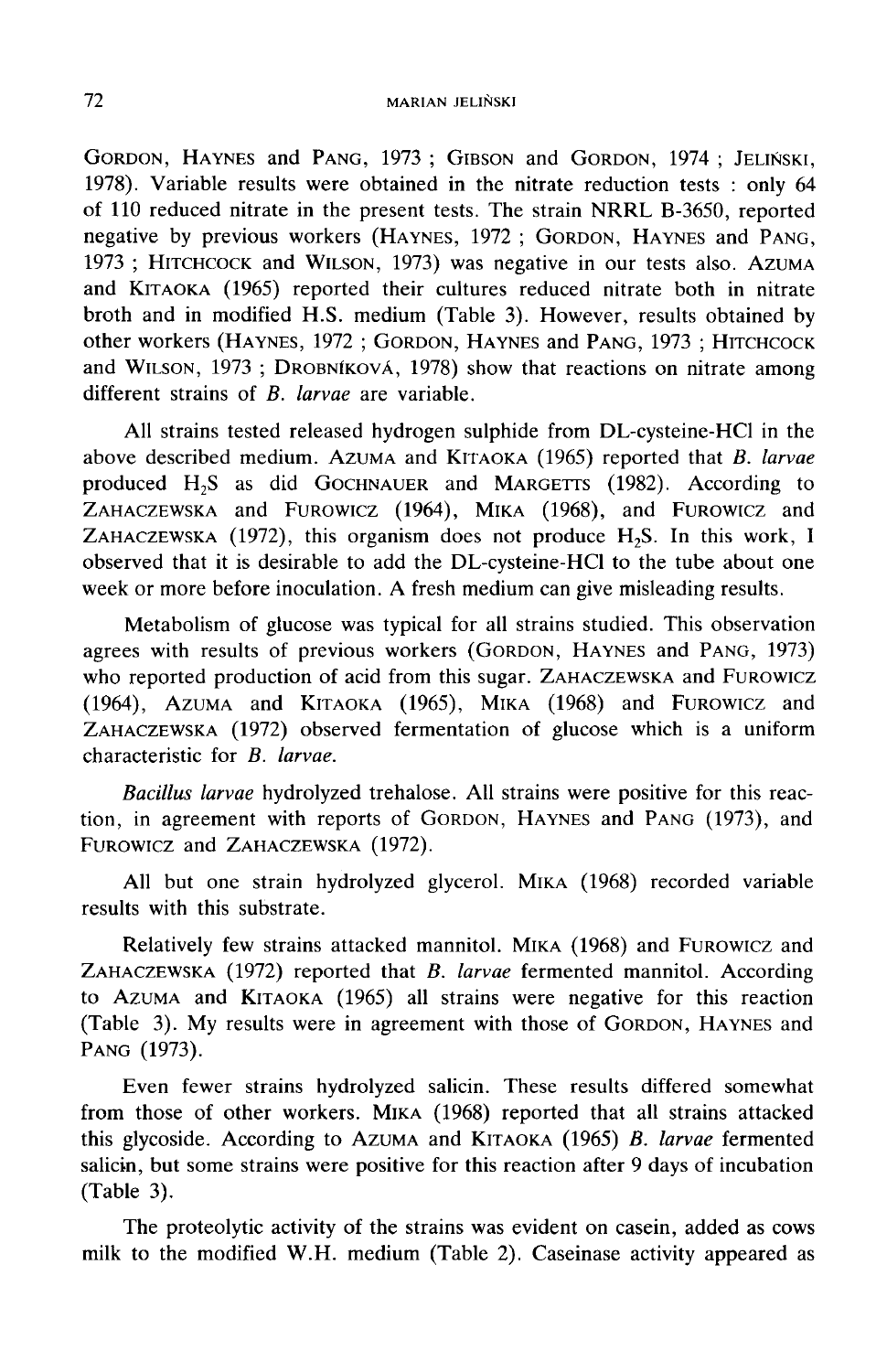| number<br>strains<br>Total<br>ัธ | days<br>appearance<br>proteoly<br>ន<br>르.<br>needed<br>activity<br>Times<br>ិ៍ |                   | Time in days needed for appearance<br>of lipolytic activity |            |            |            |             |       |       |  |
|----------------------------------|--------------------------------------------------------------------------------|-------------------|-------------------------------------------------------------|------------|------------|------------|-------------|-------|-------|--|
|                                  | 2                                                                              | 3                 | 3                                                           | 4          | 5          | 6          |             | 8     | 10    |  |
| 110                              | 75(1)                                                                          | 35<br>$(110)$ (2) | 16                                                          | 24<br>(40) | 33<br>(73) | 16<br>(89) | 19<br>(108) | (109) | (110) |  |

TABL.  $2$  - Time course of appearance of proteolytic and lipolytic activity of strains of B. larvae on modified W.H. medium

a clear zone near the growth by the second day of incubation. Azuma and (1) Number of strains which first showed a positive reaction on a given day.<br>
(2) Numbers in parenthesis are the cumulative totals of strains showing a positive reaction.<br>
A clear zone near the growth by the second day of

Lipase activity of the strains was demonstrated on egg yolk added to the modified W.H. medium. Previous determinations of this property have been made by JELINSKI, KOSTECKI and ZAHACZEWSKI (1975) and JELINSKI, KOSTECKI a clear zone near the growth by the second day of incubation. AZUMA and <br>KITAOKA (1965) have reported the hydrolysis of casein by *B. larvae*.<br>Lipase activity of the strains was demonstrated on egg yolk added to the<br>modifi A VICAT LIGHT THE SEVIDE OF THE SECOND ALT OF THE SECOND AND KITAOKA (1965) have reported the hydrolysis of casein by *B. larvae*.<br>Lipase activity of the strains was demonstrated on egg yolk added to the modified W.H. medi from 3 to 10 days, with the greatest number occurring at 5 days. All strains were positive by 10 days. A plot of the cumulative numbers of positive cultures against time in days shows an almost linear increase up to 5 days with an estimated time of 4.5 days to reach 50 % of the cultures with positive reactions.

The present investigations revealed that consistent features of B. larvae include : presence of proteolytic and lipolytic activity, the production of hydrogen sulphide from DL-cysteine-HCI, the lack of catalase and amylase activity, and production of acid from trehalose, glucose and glycerol. The methods described can be helpful in distinguishing among biochemical types of B. larvae and their relative occurrence in disease outbreaks. Thus the variable features described here, including mannitol hydrolysis, production of acid from salicin and nitrate reduction, can be important (Table 3).

It is interesting that strain NRRL B-3558 produces acid from mannitol, described here, including mannitol hydrolysis, production of acid from salicin<br>and nitrate reduction, can be important (Table 3).<br>It is interesting that strain NRRL B-3558 produces acid from mannitol,<br>although GORDON, HAYN strain. On the basis of the positive reaction, I have included it in biochemical type VII (Table 3). The strain NRRL B-2605 does not split mannitol, although it was recorded as positive by GORDON, HAYNES and PANG (1973). It may be It is increasing that strain NKKE B 3336 produces actd from manimor,<br>although GORDON, HAYNES and PANG (1973) recorded negative results for the<br>strain. On the basis of the positive reaction, I have included it in biochemica of interest to determine the reason for these discrepancies. The biochemical type VIII (Table 3) is one for which no strains are known.

> Received for publication in January 1984. Accepted for publication in July 1984.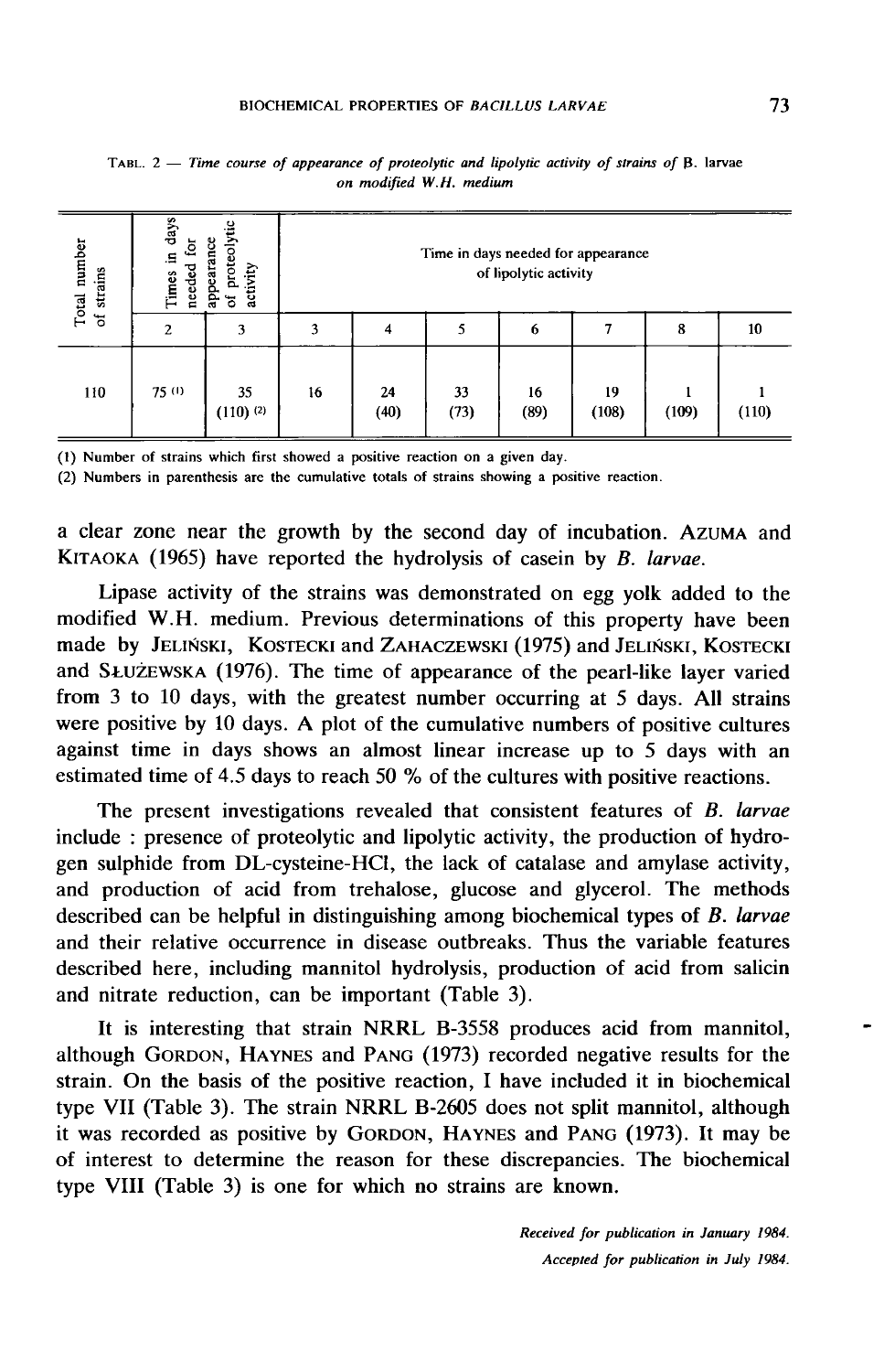TABL.  $3 - L$ kst of B. larvae properties which distinguish biochemical types suggested by the author

 $-$  = negative reaction

# MARIAN JELIÑSKI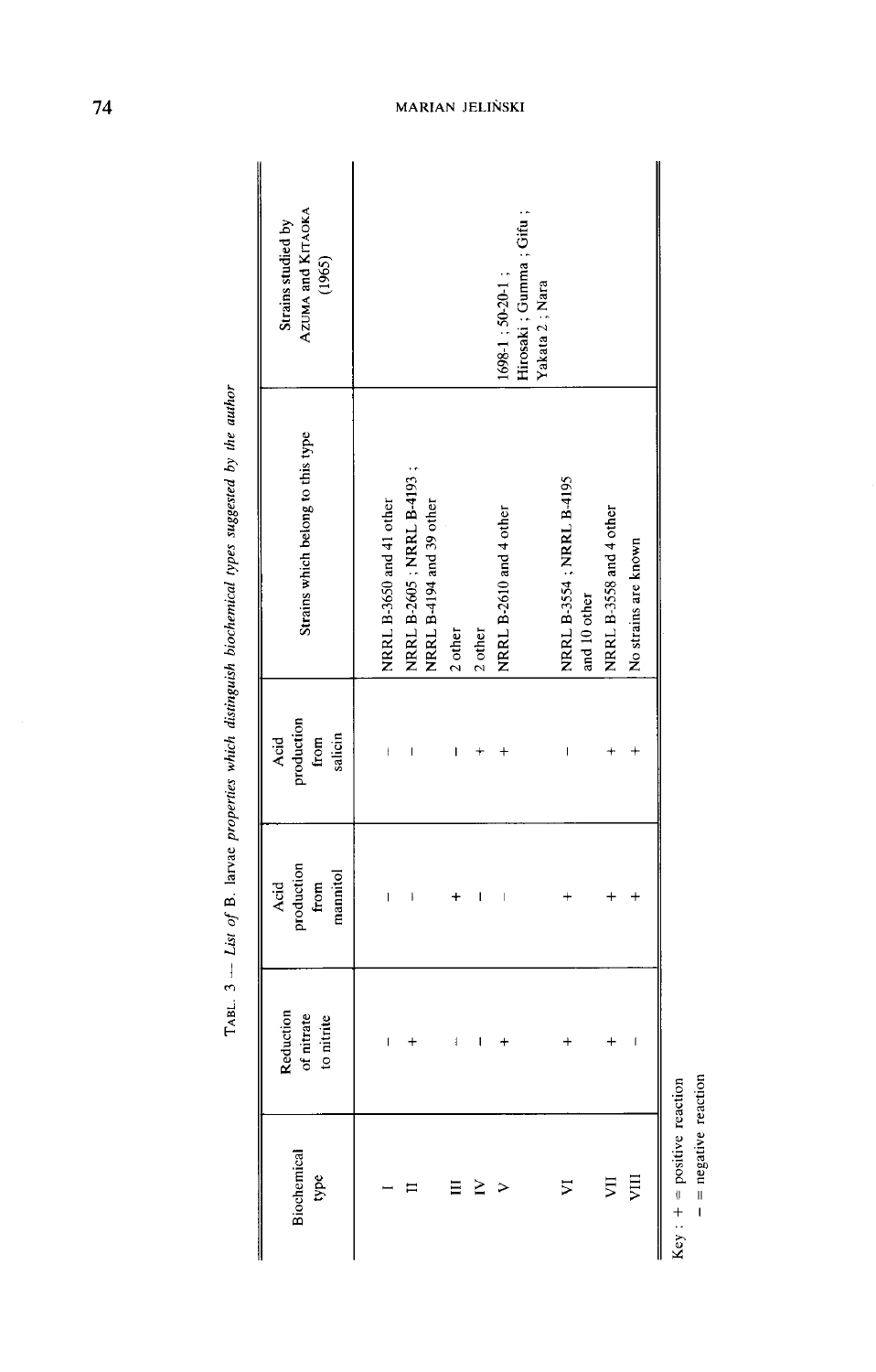# ACKNOWLEDGEMENTS

I wish to thank Mr. HOLMBERG from Sweden, Miss MENAPACE and D<sup>r</sup> NAKAMURA from the U.S.A., and<br>D<sup>r</sup> SHABANOV from Bulgaria for their help. D<sup>r</sup> GocHNAUER provided some of the standard strains used and<br>assistance with the E assistance with the English text.

# RÉSUMÉ

# QUELQUES PROPRIÉTÉS BIOCHIMIQUES DE BACILLUS LARVAE WHITE

On a déterminé les propriétés biochimiques de 110 souches de Bacillus larvae — agent étiologique de la loque américaine chez l'abeille domestique. Les souches ont été cultivées en tube sur le milieu de Willis et Hobbs modifié. Les recherches, faites sur des plaques d'un milieu approprié, ont porté sur l'hydrolyse de l'amidon, la protéolyse, la lipolyse et la catalase. Dans un autre test on a déterminé la production d'acide à partir de certains glucides. Pour ces tests on a utilisé des cultures en tube sur milieu gélosé de composition<br>suivante : amidon soluble (1 %), extrait de levure (1 %), pourpre de bromocresol (8 × 10<sup>-1</sup> %) et agar (2 %). d'hydrogène sulfuré. Pour la réduction des nitrates un milieu de culture de la composition suivante a été utilisé :<br>extrait de levure (1 %), amidon soluble (1 %), KNO<sub>3</sub> (0,01 %) et CaCl<sub>2</sub> (0,04 %).

On a pu établir que toutes les souches produisaient des lipases et des protéases sur les milieux testés, mais que le délai d'apparition des premières variait fortement. Seulement 51 % des souches ont réduit les nitrates en nitrites. Toutes les souches ont métabolisé le glucose, le tréhalose et le glycérol avec production d'acide et ont produit de l'hydrogène sulfuré à partir du mélange cystéine-HCI ajouté. La catalase et l'amylase sont absentes de toutes les souches. Des variations entre les souches concernant la réduction des nitrates en nitrites, l'hydrolyse du mannitol et la production d'acide à partir de salicine ont permis de distinguer au moins 7 types biochimiques de Bacillus larvae.

# ZUSAMMENFASSUNG

### EINIGE BIOCHEMISCHE EIGENSCHAFTEN VON BACILLUS LARVAE WHITE

Es wurden die biochemischen Eigenschaften von 110 Stämmen von Bacillus larvae - dem Erreger der bösartigen Faulbrut der Honigbiene - untersucht. Die Stämme wurden in dem modifizierten Medium nach Willis und Hobbs gehalten. Die Untersuchung erfolgte auf Petrischalen mit geeigneten Medien für Stärke-Hydrolyse, Proteolyse, Lipolyse und Katalase. In einem anderen Test wurde die Säurebildung aus Kohlenhydraten bestimmt. Dazu wurden Nährlösungen von folgender Zusammensetzung benutzt : Lösliche Stärke, Hefe-Extrakt, Bromkresol-Purpur, Agar und Wasser. Es wurden 0,5 % Kohlenhydrate hinzugefügt. Für die Untersuchung der Bildung von Schwefelwasserstoff wurden biphasische Kulturen hergestellt. Für die Nitratreduktion wurde eine Bromkresol-Purpur, Agar und Wasser. Es wurden 0,5 % Kohlenhydrate hinzugefügt. Für die Untersuchung<br>Bildung von Schwefelwasserstoff wurden biphasische Kulturen hergestellt. Für die Nitratreduktion wurde<br>Nährlösung folgende

Auf diese Weise wurde festgestellt, daß alle Stämme Lipasen und Proteasen in den Testmedien erzeugten, daß aber der Zeitpunkt des Auftretens der ersteren stark schwankte. Nur 59 Prozent der Stämme reduzierten Nitrat zu Nitrit. Alle Stämme metabolisierten Glukose, Trehalose und Glyzerol unter Säurebildung und sie erzeugten Schwefelwasserstoff aus hinzugefügtem Cystein. Allen Stämmen fehlten Katalase und Amylase. Unterschiede zwischen den Stämmen in der Reduktion von Nitrat zu Nitrit, der Hydrolyse von Mannitol und der Säurebildung aus Salicin gestatten die Unterscheidung von 7 biochemischen Typen von B. larvae.